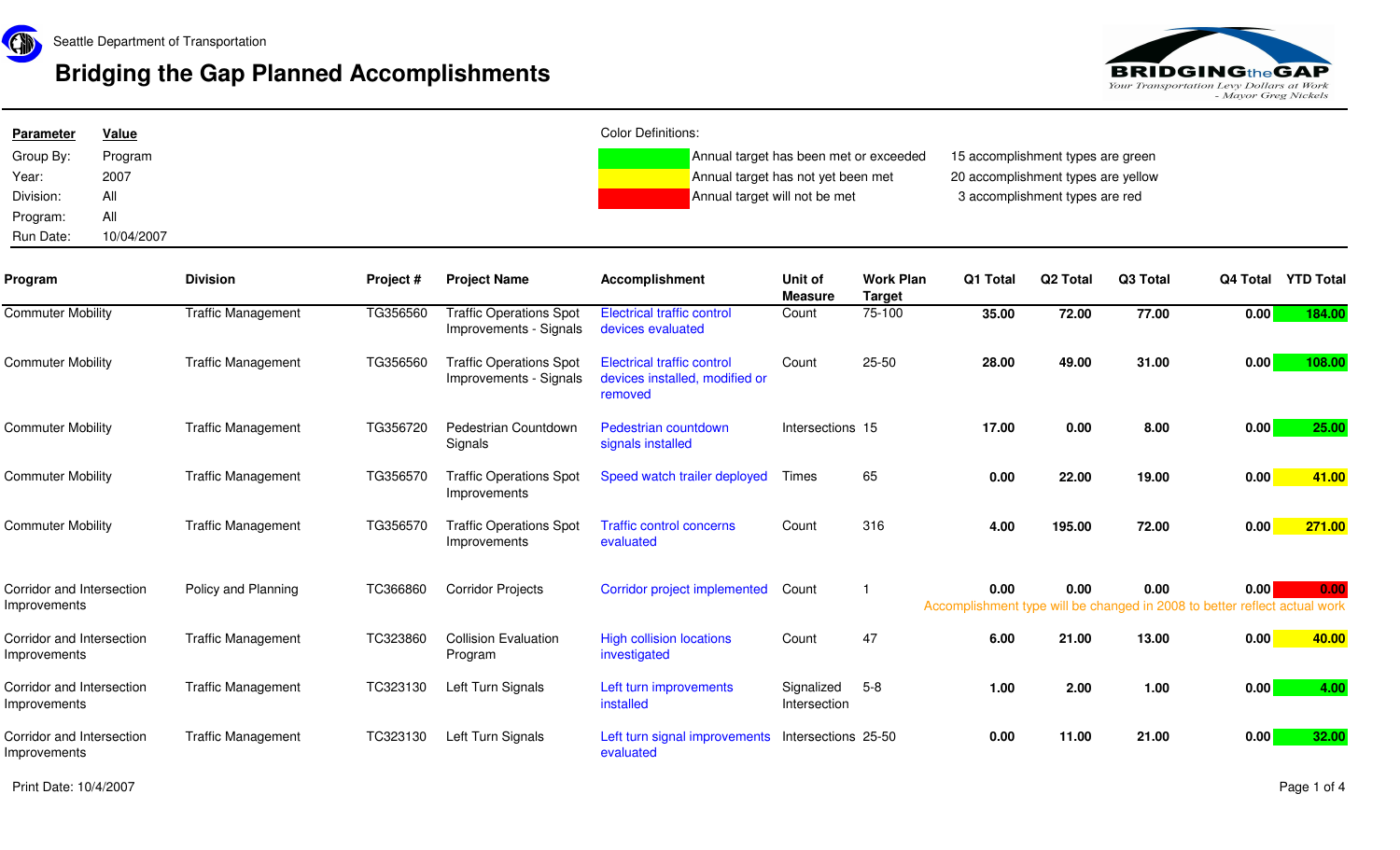| Program                                       | <b>Division</b>                            | Project # | <b>Project Name</b>                              | <b>Accomplishment</b>                                   | Unit of<br><b>Measure</b>  | <b>Work Plan</b><br><b>Target</b> | Q1 Total | Q <sub>2</sub> Total | Q3 Total |                                                         | Q4 Total YTD Total |
|-----------------------------------------------|--------------------------------------------|-----------|--------------------------------------------------|---------------------------------------------------------|----------------------------|-----------------------------------|----------|----------------------|----------|---------------------------------------------------------|--------------------|
| Corridor and Intersection<br>Improvements     | <b>Traffic Management</b>                  | TC323610  | New Traffic Signals                              | New signals installed                                   | Count                      | $5 - 7$                           | 3.00     | 1.00                 | 2.00     | 0.00                                                    | 6.00               |
| Corridor and Intersection<br>Improvements     | <b>Traffic Management</b>                  | TC323610  | New Traffic Signals                              | New traffic signal requests<br>evaluated                | Count                      | 50-75                             | 16.00    | 31.00                | 30.00    | 0.00                                                    | 77.00              |
| Neighborhood<br>Enhancements                  | <b>Traffic Management</b>                  | TC365770  | NSF/CRF Neighborhood<br>Projects                 | Neighborhood project<br>implemented                     | Count                      | 17 (70%)                          | 1.00     | 4.00                 | 4.00     | 0.00<br>Accomplishment type needs to be changed in 2008 | 9.00               |
| Neighborhoods                                 | <b>Traffic Management</b>                  | TG357110  | Safety Programs (incl<br>safe routes to schools) | <b>High collision locations</b><br>designed for safety  | Count                      | $5 - 10$                          | 0.00     | 4.00                 | 8.00     | 0.00                                                    | 12.00              |
| Neighborhoods                                 | <b>Traffic Management</b>                  | TG357110  | Safety Programs (incl<br>safe routes to schools) | <b>High collision locations</b><br>improved for safety  | Count                      | $5 - 10$                          | 0.00     | 2.00                 | 2.00     | 0.00                                                    | 4.00               |
| Neighborhoods                                 | <b>Traffic Management</b>                  | TG357110  | Safety Programs (incl<br>safe routes to schools) | Left turns improved for safety                          | Signalized<br>Location     | - 1                               | 0.00     | 1.00                 | 0.00     | 0.00                                                    | 1.00               |
| Neighborhoods                                 | <b>Traffic Management</b>                  | TG357110  | Safety Programs (incl<br>safe routes to schools) | <b>Walking routes to schools</b><br>improved for safety | Number of<br>Schools       | $2 - 3$                           | 0.00     | 0.00                 | 0.00     | 0.00                                                    | 0.00               |
| Roads                                         | Capital Projects and<br>Roadway Structures | TC365440  | Arterial Asphalt and<br>Concrete Program         | <b>Roads paved</b>                                      | Lane Miles                 | 26.3                              | 0.00     | 8.45                 | 18.59    | 0.00                                                    | 27.04              |
| Sidewalk Maintenance                          | <b>Street Maintenance</b>                  | TC365120  | Sidewalk Safety Repair                           | <b>Sidewalks repaired</b>                               | <b>Block</b><br>Equivalent | 12                                | 3.43     | 3.80                 | 4.22     | 0.00                                                    | 11.46              |
| Sidewalks and Pedestrian<br><b>Facilities</b> | <b>Traffic Management</b>                  | TC366480  | Sidewalk Development<br>Program                  | <b>Sidewalks built</b>                                  | <b>Blocks</b>              | 13                                | 2.00     | 1.00                 | 5.00     | 0.00                                                    | 8.00               |
| Signs and Markings                            | <b>Traffic Management</b>                  | TG355310  | <b>Curb and Pavement</b><br>Marking              | Arterials restriped (plus<br>edgelines)                 | Lane Line<br>Miles         | 1300                              | 0.90     | 670.48               | 646.64   | 0.00                                                    | 1318.02            |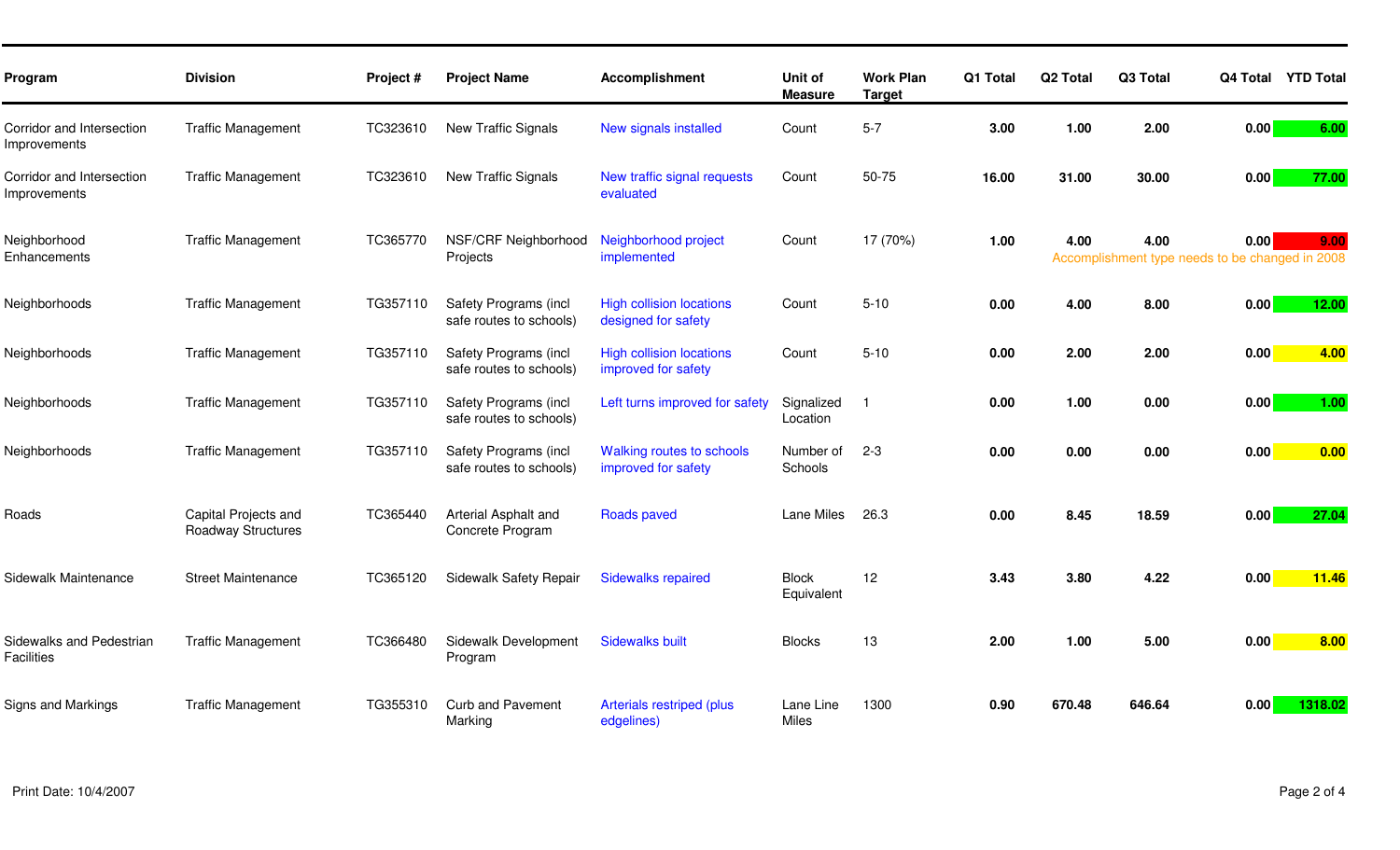| Program                       | <b>Division</b>                                   | Project # | <b>Project Name</b>                                         | <b>Accomplishment</b>                       | Unit of                          | <b>Work Plan</b>     | Q1 Total | Q <sub>2</sub> Total | Q3 Total                                              | Q4 Total          | <b>YTD Total</b>           |
|-------------------------------|---------------------------------------------------|-----------|-------------------------------------------------------------|---------------------------------------------|----------------------------------|----------------------|----------|----------------------|-------------------------------------------------------|-------------------|----------------------------|
|                               |                                                   |           |                                                             |                                             | <b>Measure</b>                   | <b>Target</b>        |          |                      |                                                       |                   |                            |
| Signs and Markings            | <b>Traffic Management</b>                         | TG356470  | <b>Guardrail and Crash</b><br><b>Cushion Rehabilitation</b> | <b>Crash cushions replaced</b>              | Count                            | $\overline{2}$       | 1.00     | 1.00                 | 0.00                                                  | $\overline{0.00}$ | 2.00                       |
| Signs and Markings            | <b>Traffic Management</b>                         | TG355310  | <b>Curb and Pavement</b><br>Marking                         | <b>Crosswalks remarked</b>                  | Count                            | 700                  | 46.00    | 295.00               | 437.00                                                | 0.00              | 778.00                     |
| Signs and Markings            | <b>Traffic Management</b>                         | TG356470  | <b>Guardrail and Crash</b><br><b>Cushion Rehabilitation</b> | <b>Guardrail replaced</b>                   | Linear feet                      | 3500                 | 862.50   | 300.00               | 487.50                                                | 0.00              | 1650.00                    |
| Signs and Markings            | <b>Traffic Management</b>                         | TG355330  | Sign Evaluation and<br>Replacement Program                  | <b>Regulatory street signs</b><br>replaced  | Count                            | 3720-5580<br>$(4-6%$ | 1088.00  | 1174.00              | 1295.00                                               | 0.00              | 3557.00                    |
| Signs and Markings            | <b>Traffic Management</b>                         | TG357120  | School Zone Policy and<br>Signage Improvements              | Signage of school zones<br>improved         | Number of<br>Schools             | 25                   | 0.00     | 0.00                 | 24.00                                                 | 0.00              | 24.00                      |
| Signs and Markings            | <b>Traffic Management</b>                         | TG355330  | Sign Evaluation and<br>Replacement Program                  | Signs replaced within a<br>corridor         | Corridors                        | 5                    | 0.00     | 0.00                 | 1.00<br>This accomplishment type will be removed from | 0.00              | 1.00<br>the 2008 work plan |
| Signs and Markings            | <b>Traffic Management</b>                         | TG355330  | Sign Evaluation and<br>Replacement Program                  | Street name signs replaced                  | Intersections 1020 (6%)          |                      | 353.00   | 104.00               | 308.00                                                | 0.00              | 765.00                     |
| <b>Structures Maintenance</b> | Capital Projects and<br><b>Roadway Structures</b> | TG356820  | Bridge/Structure<br>Maintenance                             | <b>Bridge repair requests</b><br>completed  | Count                            | 100-150              | 31.00    | 85.00                | 32.00                                                 | 0.00              | 148.00                     |
| <b>Structures Maintenance</b> | Capital Projects and<br>Roadway Structures        | TG356820  | <b>Stairway and Structures</b><br>Maintenance               | <b>Stairways rehabilitated</b>              | Count                            | $3 - 5$              | 0.00     | 2.00                 | 3.00                                                  | 0.00              | 5.00                       |
| <b>Traffic Signals</b>        | <b>Traffic Management</b>                         | TG355410  | <b>Traffic Signals O&amp;M</b>                              | Signal beacon maintained                    | Count                            | 380                  | 0.00     | 0.00                 | 194.00                                                | 0.00              | 194.00                     |
| <b>Traffic Signals</b>        | <b>Traffic Management</b>                         | TG355410  | <b>Traffic Signals O&amp;M</b>                              | <b>Traffic control cabinets</b><br>replaced | Count                            | Up to 20             | 1.00     | 2.00                 | 2.00                                                  | 0.00              | 5.00                       |
| <b>Traffic Signals</b>        | <b>Traffic Management</b>                         | TG355410  | <b>Traffic Signals O&amp;M</b>                              | <b>Traffic signals maintained</b>           | Maintenance 1000 (All)<br>Events |                      | 27.00    | 15.00                | 340.00                                                | 0.00              | 382.00                     |
| <b>Trails and Bike Paths</b>  | <b>Traffic Management</b>                         | TC366760  | <b>Bike Master Plan</b><br>Implementation                   | <b>Bike lanes and sharrows</b><br>striped   | <b>Miles</b>                     | 20                   | 0.00     | 0.00                 | 15.91                                                 | 0.00              | 15.91                      |